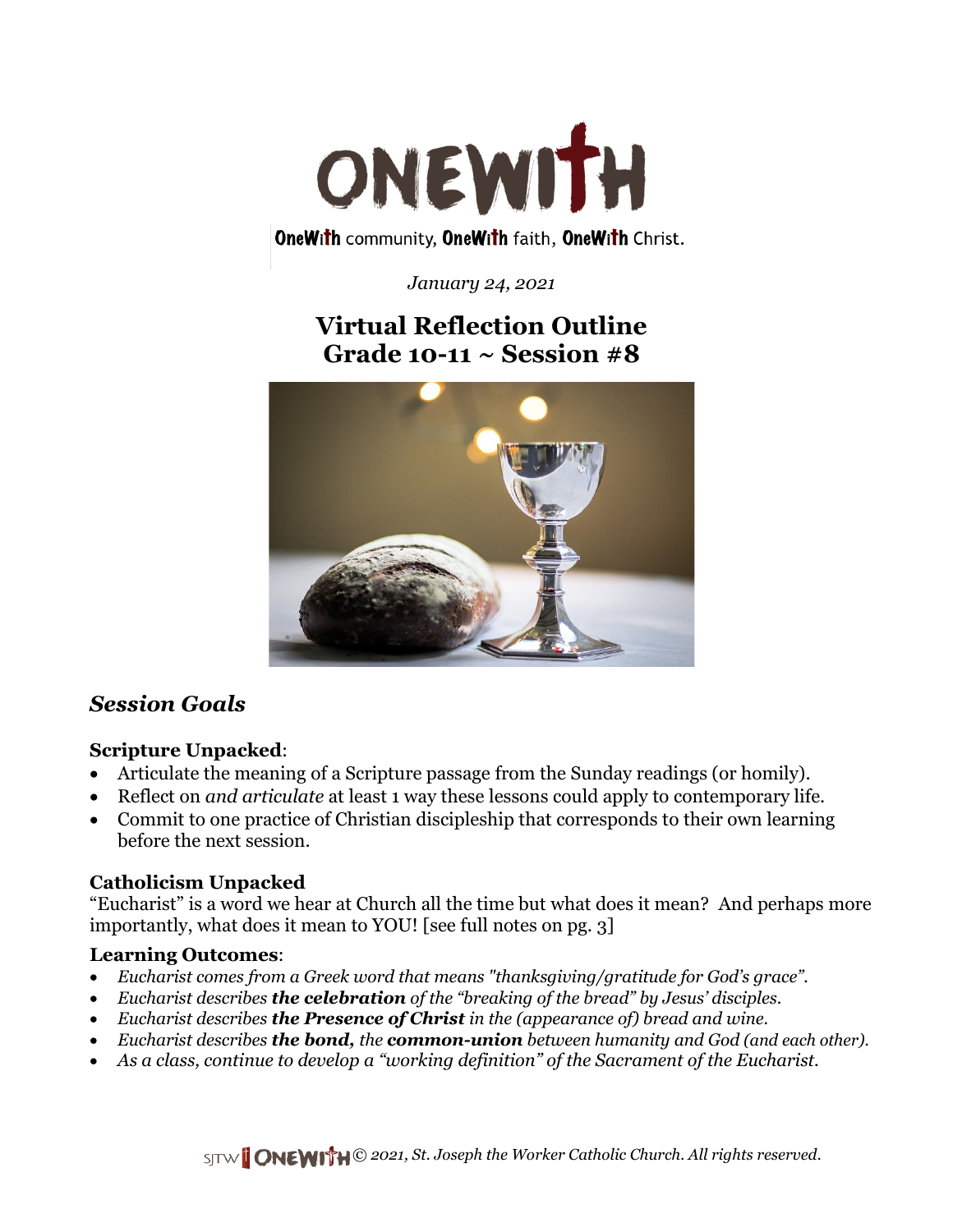# **Scripture Unpacked** (10-12 minutes)

*As Catholics, we believe that the Bible is the living Word of God. That alone should give us reason to pay attention, but there's more! Scripture is offers us lessons and wisdom that can be beneficial to OUR lives – right now!* 

*This week's gospel marks the beginning of Jesus' public ministry in the Gospel of Mark. It shows us clearly that Jesus chose ordinary of people to follow him into his ministry. Today, anyone wanting to launch some sort of public life would likely assemble a team of advisers - an image consultant, a public relations expert, a market analyst, and probably a bodyguard or two. Who did Jesus choose to be his "entourage"? A few fishermen, some friends of friends, and even a tax collector (one the most despised occupations of his time). The very ordinariness of these disciples was a deliberate action on the part of Jesus. It was a clear statement that his teaching was not for the learned scholars and interpreters of the Torah but rather a practical way to experience the love and presence of God for the "average" person.* 

*The gospel also introduces us to one of Jesus' primary teachings: "The kingdom of God is close at hand. This is one of Jesus' core messages found throughout the gospels. Namely that God's kingdom is present on earth (by extending God's love, mercy and justice to those around us) as well as in heaven. Jesus' encouragement to repent and believe this Good News is as relevant for us today as it was for the first believers. Choose and discuss one or more of the following quest*

### **Digging Deeper - Scripture Questions**

*Choose and discuss one or more of the following questions:* 

- Why might Jesus have chosen fishermen as some of his first disciples? Explain...
- What would be your equivalent of being called to abandon fishing to follow Jesus?
- What signs exist that the kingdom really is "close at hand"?

*Homily: What was the main point of the Priest/Deacon's homily? How does that message tie back to the bible readings and/or your life?*

### **Scripture Application Questions**

*Disciples Do! The "Discipleship Challenge" asks our youth to take the practical lesson/wisdom that they have discerned from the Scripture readings (aka – the Bible) and/or the homily – and apply that in the context of their own lived experience.*

*Note: We are looking for something specific/concrete for them to commit to. "Being a better person" would be too generic... We also want to stay away from "praying" or "praying for someone" - We certainly want them to pray, but prayer is a separate practice of discipleship. If a youth is having problems coming up with something, start with their learned lesson/wisdom and work from there. The point here is to put faith into action by working up a tangible way for them to become agents of mercy, justice and love in their families, among their friends and in our world.*

### **"Discipleship Challenge"**

- What is one "practical lesson" or bit of wisdom that YOU can take away from the Bible readings and/or homily?
- What is one thing that you can do in the next two weeks to "follow Jesus" or be an example of the earthly kingdom of God by serving/helping someone who is in need?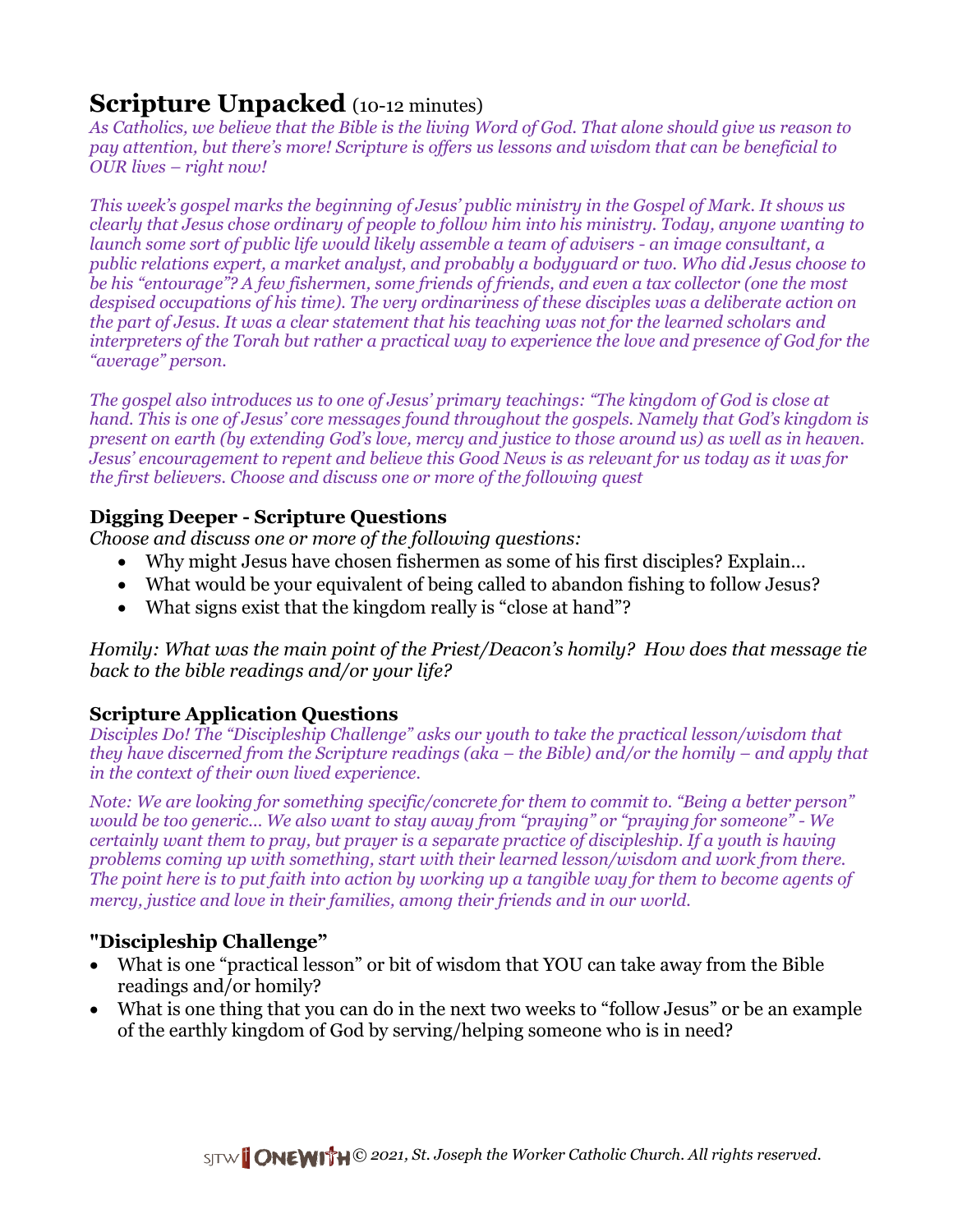## **Catholicism Unpacked** (10-12 minutes) **"What is Eucharist?" / "Eucharist to me" Project**

*So, the original concept was/is to help each of the youth to craft their own definition of "what is Eucharist to me". Once this is complete… then each group would work together to make a 3-5 minute video that would incorporate the youth giving voice to their definition. See the Sample Videos below for examples from 2019.*

*Covid, of course, has changed things. It will undoubtedly be more difficult to collaborate on making these videos – perhaps prohibitively so. You know your group best. If this is something that you think your group would like to move forward with I will be happy work with you to make that happen. If this seems like an insurmountable task, then concentrate on developing the individual definitions and having them share that with the rest of the group.*

*The bottom line is we want each youth to be able to "think through" and articulate their own understanding of this "central theological mystery of our faith" – the Eucharist. Barry*

#### **[Sample Video](https://www.youtube.com/watch?v=NoADf5rbmbY&t=)**s

- Lovedahl Group <https://youtu.be/d51USmGJ-gw>
- Mayer/Schindele Group <https://www.youtube.com/watch?v=rcCC19Y4t6o&feature=youtu.be>
- Lape/Allen Group [https://www.youtube.com/watch?v=a0\\_inYWgV2o&feature=youtu.be](https://www.youtube.com/watch?v=a0_inYWgV2o&feature=youtu.be)

If it is possible I would like to "premiere" these videos ( about 4 minutes in length) via an Online Film festival or (God willing) at an in-person **OneWith** session on **April 11 th**.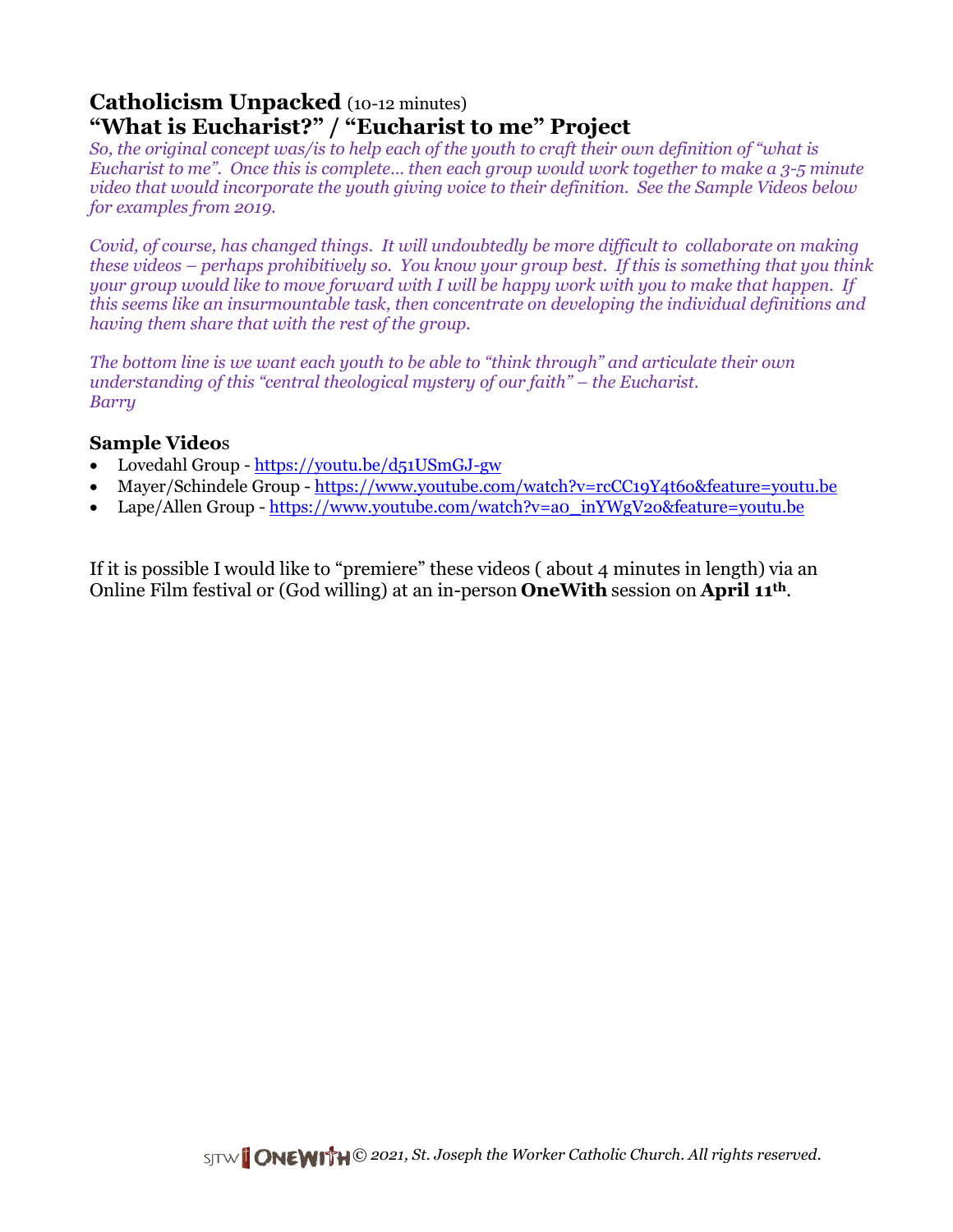# **OneWith Session References /Resources**

#### **Scripture: Sunday Readings***:*

Reading #1: Jonah 3:1-5 Responsorial Psalm: 25:4-9 Reading #2: I Corinthians 7:29-31 Gospel: Mark 1:14-20 A full copy of the readings for the week can be found on the U.S. Bishop's website: <https://bible.usccb.org/bible/readings/012421.cfm>

# **Eucharist:**

**CCC #1324** - The Eucharist is "the source and summit of the Christian life."<sup>136</sup> "The other sacraments, and indeed all ecclesiastical ministries and works of the apostolate, are bound up with the Eucharist and are oriented toward it. For in the blessed Eucharist is contained the whole spiritual good of the Church, namely Christ himself.

### **Links to get you thinking about ways to explain Eucharist…**

["Jesus is McDonalds on Sandals"](https://www.youtube.com/watch?v=vbxiIVx2jV0) *(Video: Fr. Mike Schmitz – Bread of Life Discourse: John 6:22-59)* Fr. Mike Schmitz has one of the top podcasts in the US.<https://www.youtube.com/watch?v=vbxiIVx2jV0>

["See You in the Eucharist… No, Really"](https://lifeteen.com/blog/see-you-in-the-eucharist-no-really/) *(Life Teen blog post)* <https://lifeteen.com/blog/see-you-in-the-eucharist-no-really/>

[Bread of Life](https://www.loyolapress.com/our-catholic-faith/scripture-and-tradition/jesus-and-the-new-testament/who-do-you-say-that-i-am-names-for-jesus/jesus-the-bread-of-life) (*Loyola Press reflection on bread).*

[https://www.loyolapress.com/catholic-resources/scripture-and-tradition/jesus-and-the-new](https://www.loyolapress.com/catholic-resources/scripture-and-tradition/jesus-and-the-new-testament/who-do-you-say-that-i-am-names-for-jesus/jesus-the-bread-of-life/)[testament/who-do-you-say-that-i-am-names-for-jesus/jesus-the-bread-of-life/](https://www.loyolapress.com/catholic-resources/scripture-and-tradition/jesus-and-the-new-testament/who-do-you-say-that-i-am-names-for-jesus/jesus-the-bread-of-life/)

## **"What is Eucharist?" / "Eucharist to me" Sample Videos**

- Lovedahl Group <https://youtu.be/d51USmGJ-gw>
- Mayer/Schindele Group https://www.youtube.com/watch?v=rcCC19Y4t6o&feature=voutu.be
- Lape/Allen Group [https://www.youtube.com/watch?v=a0\\_inYWgV2o&feature=youtu.be](https://www.youtube.com/watch?v=a0_inYWgV2o&feature=youtu.be)

## **Links for total nerds**

- [Euchaayrist: Meal, Sacrifice,](https://www.youtube.com/watch?v=PFsFv-TWVfY) Presence *(Video: Bishop Robert Barron)* <https://www.youtube.com/watch?v=PFsFv-TWVfY>
- [Breaking of the Bread](https://rcspirituality.org/finding_the_plug/the-liturgy-of-the-eucharist-the-communion-rite-the-fraction-of-the-bread/) *(a short article on the Fraction Rite)* [https://rcspirituality.org/finding\\_the\\_plug/the-liturgy-of-the-eucharist-the-communion-rite-the-fraction-of](https://rcspirituality.org/finding_the_plug/the-liturgy-of-the-eucharist-the-communion-rite-the-fraction-of-the-bread/)[the-bread/](https://rcspirituality.org/finding_the_plug/the-liturgy-of-the-eucharist-the-communion-rite-the-fraction-of-the-bread/)
- [Order of the Liturgy of the Eucharist](http://www.usccb.org/prayer-and-worship/the-mass/order-of-mass/liturgy-of-the-eucharist/) (*US Bishops – breakdown of each segment of the rite).* <https://www.usccb.org/prayer-and-worship/the-mass/order-of-mass/liturgy-of-the-eucharist>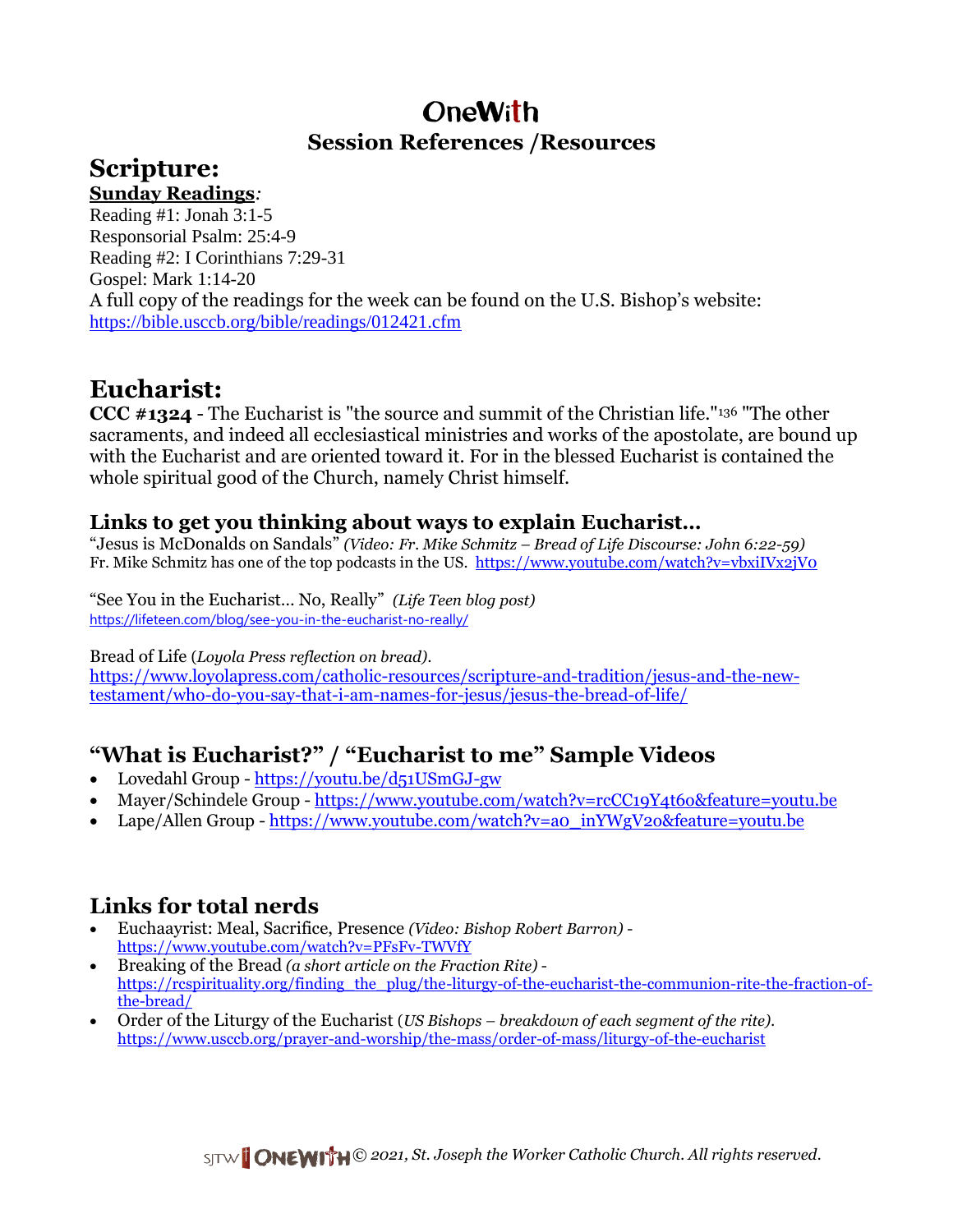*© 2021, St. Joseph the Worker Catholic Church. All rights reserved.*